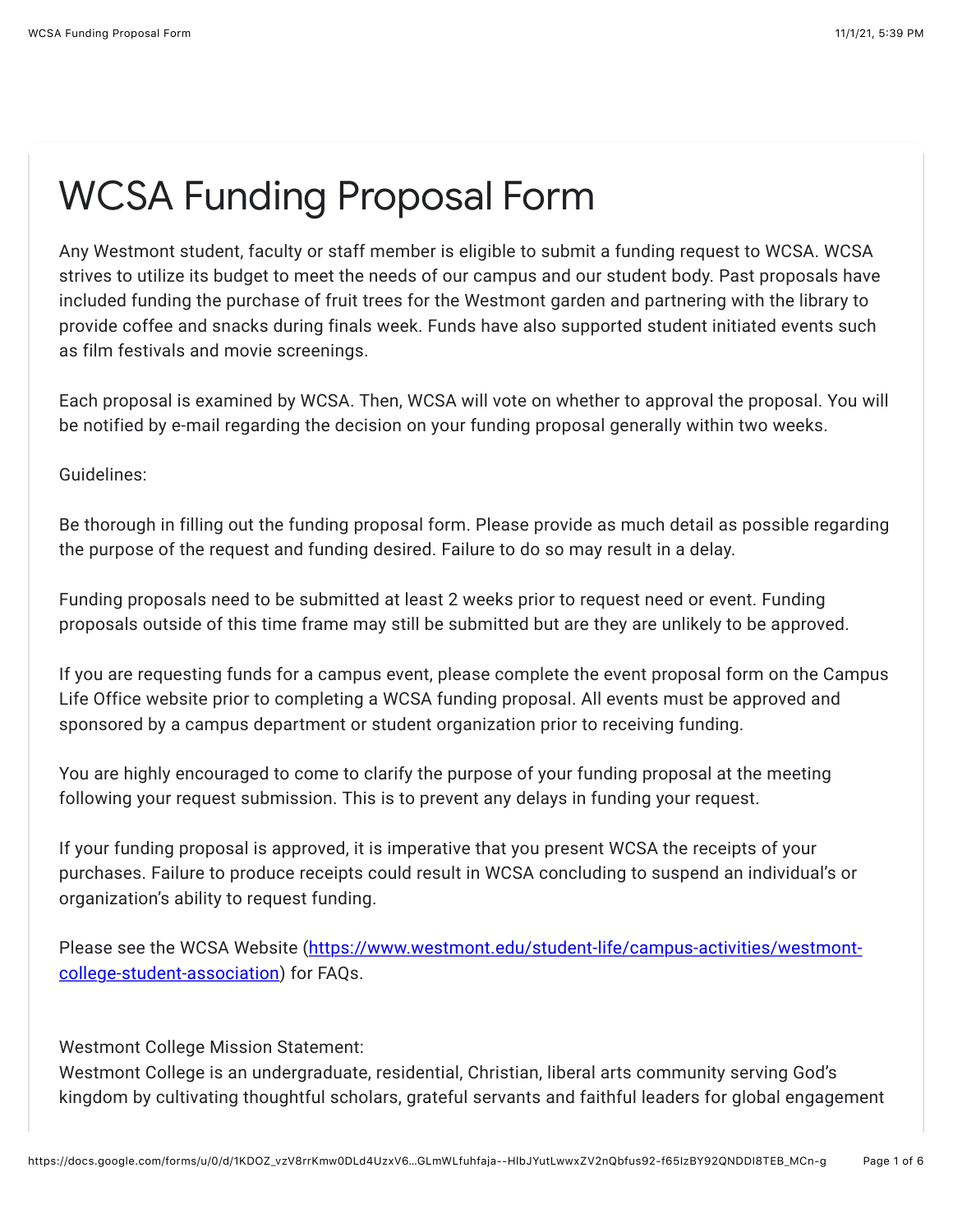with the academy, church and world.

WCSA Mission Statement:

WCSA is the voice that represents the diverse views, beliefs, needs, and desires of our student body. We seek to unify faculty, staff, administration, and students by promoting communication and initiating change at Westmont College.

Group Name \*

1st Gen Planning Committee

Contact Person \*

James Lopez

Contact Email \*

jamlopez@westmont.edu

Project Name \*

National 1st Gen College Student Day Celebration

Department Affiliation \*

Center for Student Success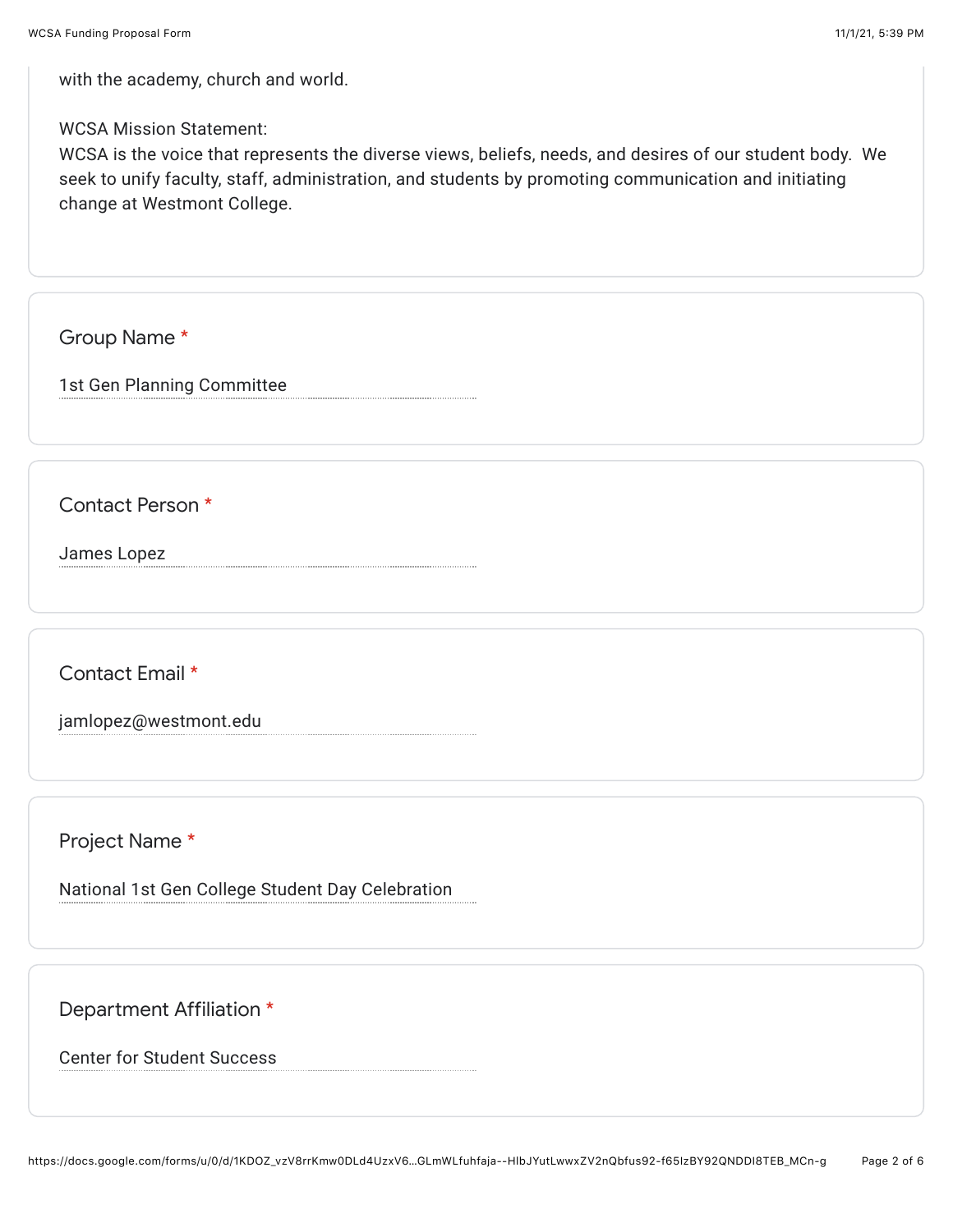| Proposal Date *                                 |  |
|-------------------------------------------------|--|
| MM DD<br>YYYY                                   |  |
| 11 / 01 / 2021                                  |  |
|                                                 |  |
|                                                 |  |
| Project Date *                                  |  |
| MM DD<br>YYYY                                   |  |
| 11 / 08 / 2021                                  |  |
|                                                 |  |
| Is the event open to the entire student body? * |  |

 $\bigcap$  No

 $\bigodot$ 

Yes

| Has your group submitted a funding proposal before? * |
|-------------------------------------------------------|
| Yes                                                   |
| No                                                    |
|                                                       |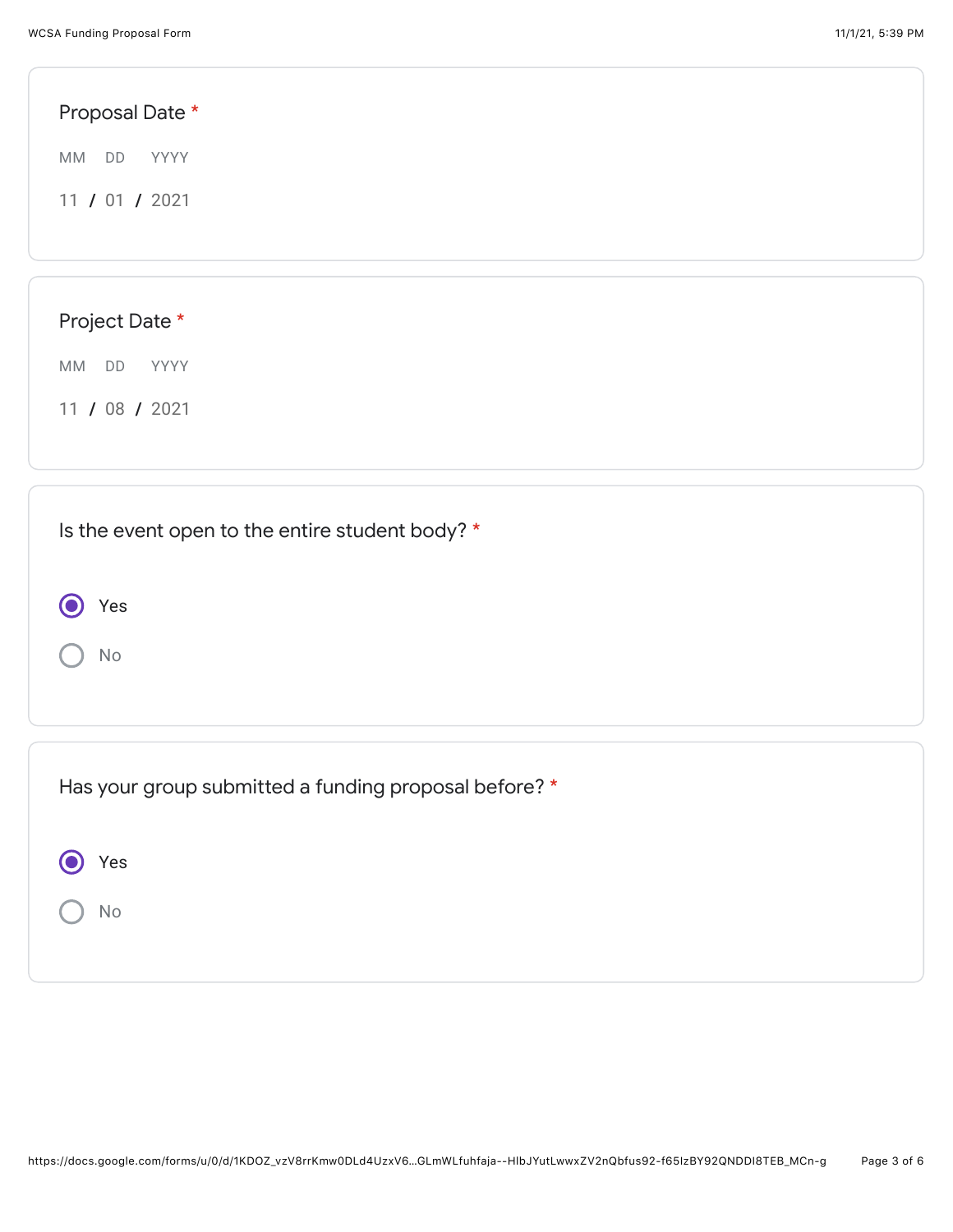If yes, when?

Describe the nature of your project (Target population, number of students involved, length of project, etc.) \*

Given that 1st generation students on-campus amount to approximately 25% of the student body, the target number of students lays around 200. The expectation is to serve/celebrate 50+ students on the day of the event. The event duration will be 2 hours beginning Nov. 8 from 11:30am-1:30pm.

What do you hope to achieve with this project? \*

The hope with this project is to celebrate an often overlooked population on college campuses -- the first generation students. Additionally, the heart of this event is to empower 1st generation college students and celebrate them as they achieve a milestone never before reached in their respective families. This event, being celebratory in nature, will catapult students into a tentative resources being the firstgeneration club on campus that will serve to both celebrate students, but also support students by leveraging other campus resources.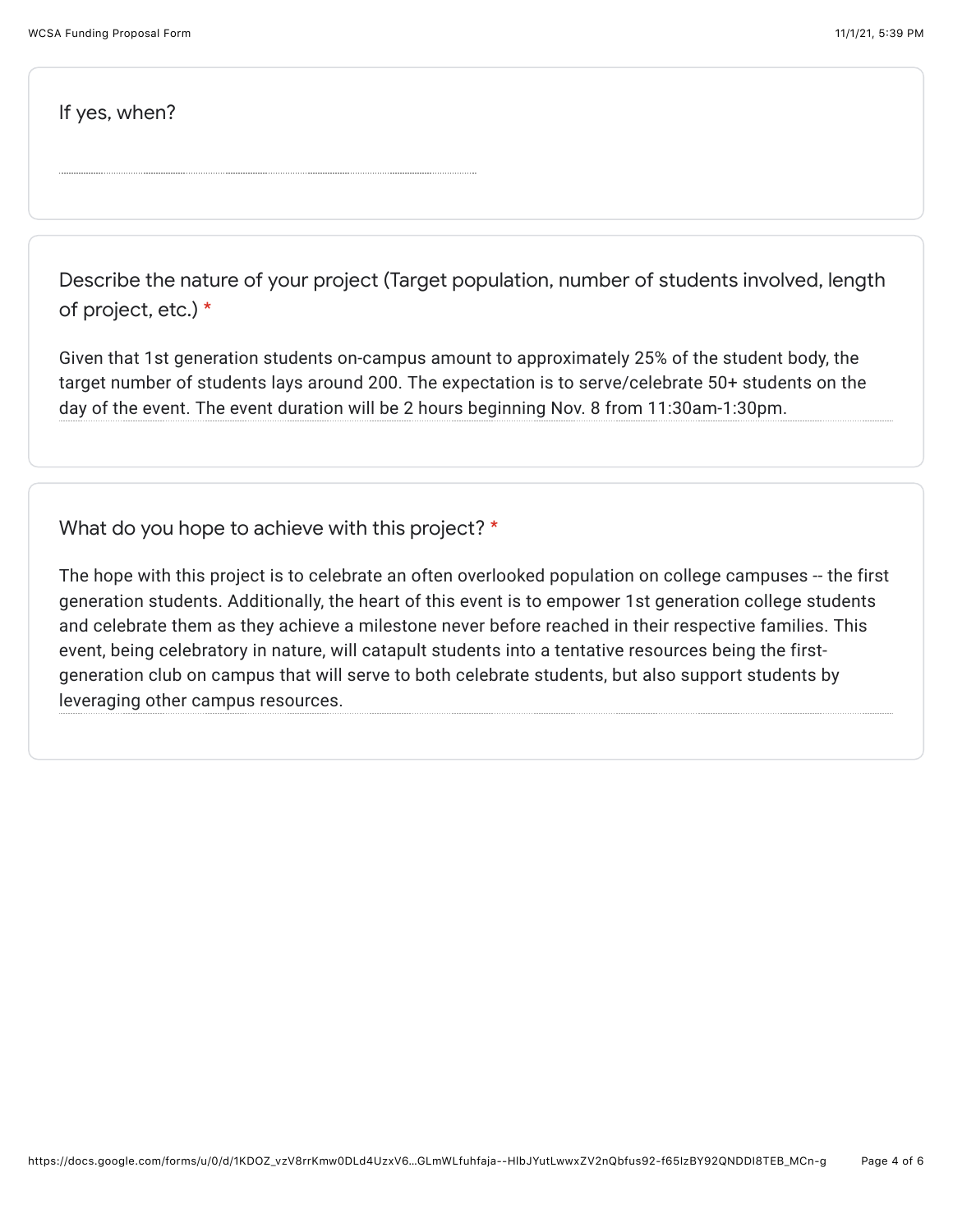How much money are you requesting from WCSA? Please provide an itemized budget (item, price, and total amount). \*

|               | Chicken nuggets                               |            |        |
|---------------|-----------------------------------------------|------------|--------|
|               | 1 Large tray 99.00 (serves 25) 2 trays 198.00 |            |        |
|               | 1 Medium Tray 60.00 (serves 15) 1 tray        |            | 60.00  |
|               | <b>Grilled Chicken Bundle</b>                 |            |        |
|               | 1 tray 74.00 (serves 10)                      | 2 trays    | 148.00 |
|               | Mac & Cheese                                  |            |        |
|               | 1 tray 69.00 (serves 20)                      | 2 trays    | 138.00 |
|               | <b>Garden Salad Tray</b>                      |            |        |
|               | 1 tray 34.50 (serves 10)                      | 1 tray     | 34.50  |
|               | Fruit                                         |            |        |
|               | 1 tray 64.00 (serves 26)                      | 1 tray     | 64.00  |
|               |                                               |            |        |
| <b>Drinks</b> |                                               |            |        |
|               | Sunjoy                                        |            |        |
|               | 1 gallon 10.25                                | 4 gallons. | 41.00  |
|               |                                               |            |        |
| Total:        |                                               |            |        |
| \$610.00      |                                               |            |        |
|               |                                               |            |        |

How does your project relate to the mission of the college and WCSA? (Mission statements are at the top of this form) \*

This project seeks to celebrate an underrepresented community on campus, namely the first generation college students. In a similar spirit as WCSA, this event seeks to unite both 1st generation students and 1st generation faculty/staff in celebration of a significant life-event, that is, being the first in their respective families to attend a university/college institution. This in turn speaking to the college mission statement of engaging/celebrating the world around that consists of marginalized/hidden communities.